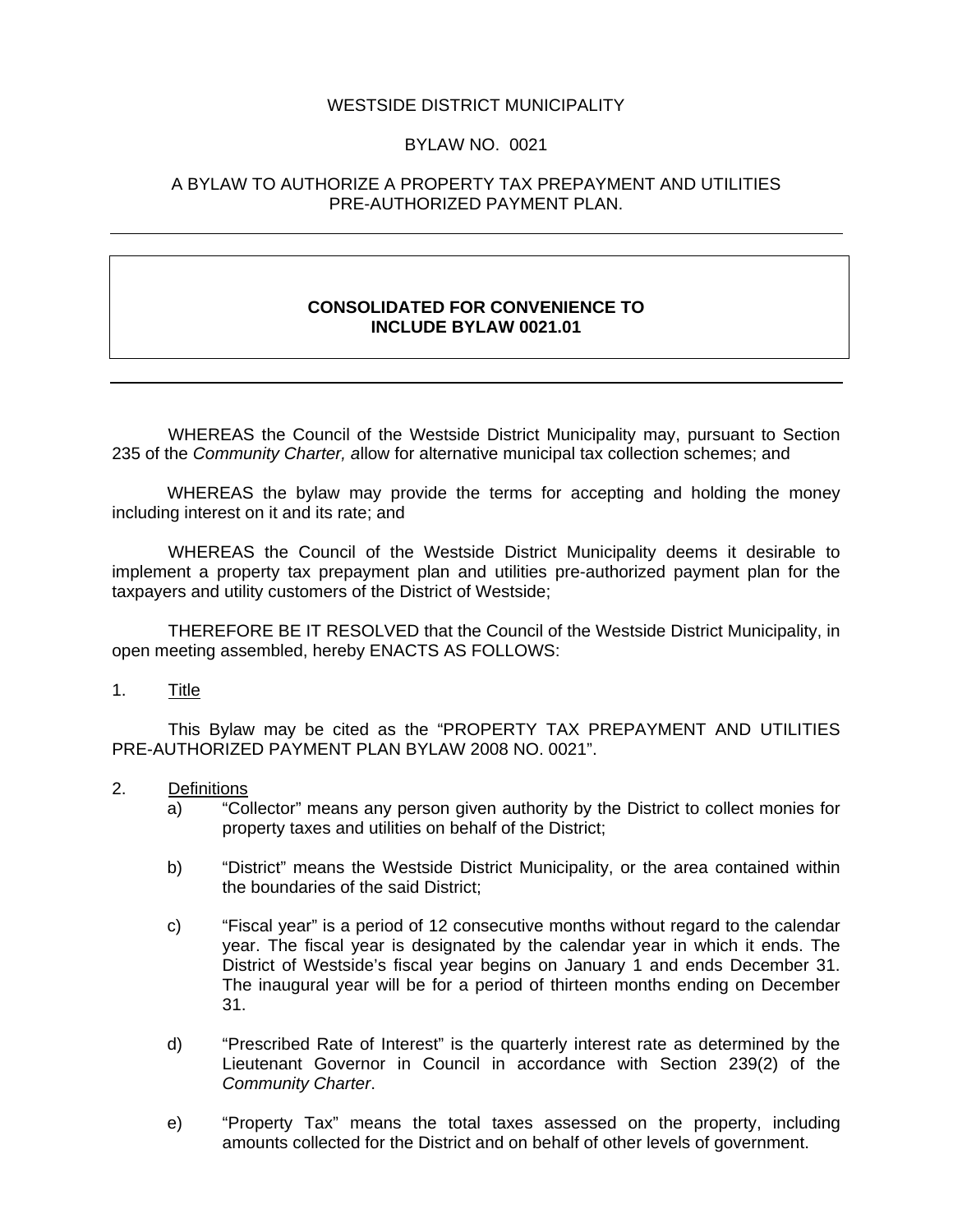- f) "Taxpayer" is the person or persons responsible for payment of property taxes assessed on a property.
- g) "Utilities" means any District revenue earning work or utility and, without limitation, includes the collection or distribution of water, storm water, recycling, sewage or solid waste.
- h) "Utility Customer" means any person, any other municipal corporation, the Government of British Columbia or the Government of Canada whose property or any lessee or Occupant of such property, or any person who requests Utilities or has applied for an account or is otherwise responsible for paying such account for Utility services.
- i) "Utility Due Date" is the date that the Utilities must be paid by each billing cycle in accordance to the District's Utility bylaws.

## 3. General Conditions:

- 3.1. The taxpayers and utility customers of the District shall have the right to enter into a tax prepayment plan and utilities pre-authorized payment plan provided that there are no current outstanding balances, delinquent tax, or arrears tax balances outstanding.
- 3.2. A payment dishonoured and returned for any reason will be charged back to the tax or utility account, together with the applicable penalties applied, discounts forfeited and returned cheques (NSF) charges applied.

#### **Bylaw 21.01, adopted February 9, 2010, deleted Section 3.3 in its entirety.**

- 4. Pre-authorized Tax Payment Plan:
	- 4.1. Council hereby establishes a monthly pre-authorized tax payment plan for the taxpayers of the District of Westside.
	- 4.2. The taxpayers of the District may apply to the Collector of the District to have the right to enter into a pre-authorized monthly tax payment plan to provide for the payment of property taxes, in equal monthly instalments from August 10th of the year preceding to May 10th of the year in which current taxes are due, in an amount of not less than \$20.00 and not more than an amount which would total the estimated annual net taxes and rates as determined by the Collector.
	- 4.3. The payment of property taxes on a monthly instalment basis shall commence upon the execution by the taxpayer of a form substantially as set forth in Schedule "A" attached hereto and forming part of this Bylaw, as amended from time to time. The form authorizes automatic deduction from the taxpayer's bank account, to the credit of the District, of monthly payments equal to the monthly payment calculated pursuant to Section 4.2 of this Bylaw and the form shall be deposited with the Collector of the District.
	- 4.4. The difference between the taxes levied for the current year and the total of the pre-authorized instalments paid under the plan will be due on the tax due date of the current year. Any balance remaining unpaid after the tax due date of any year will be subject to the penalty provisions of the *Community Charter* and District bylaws.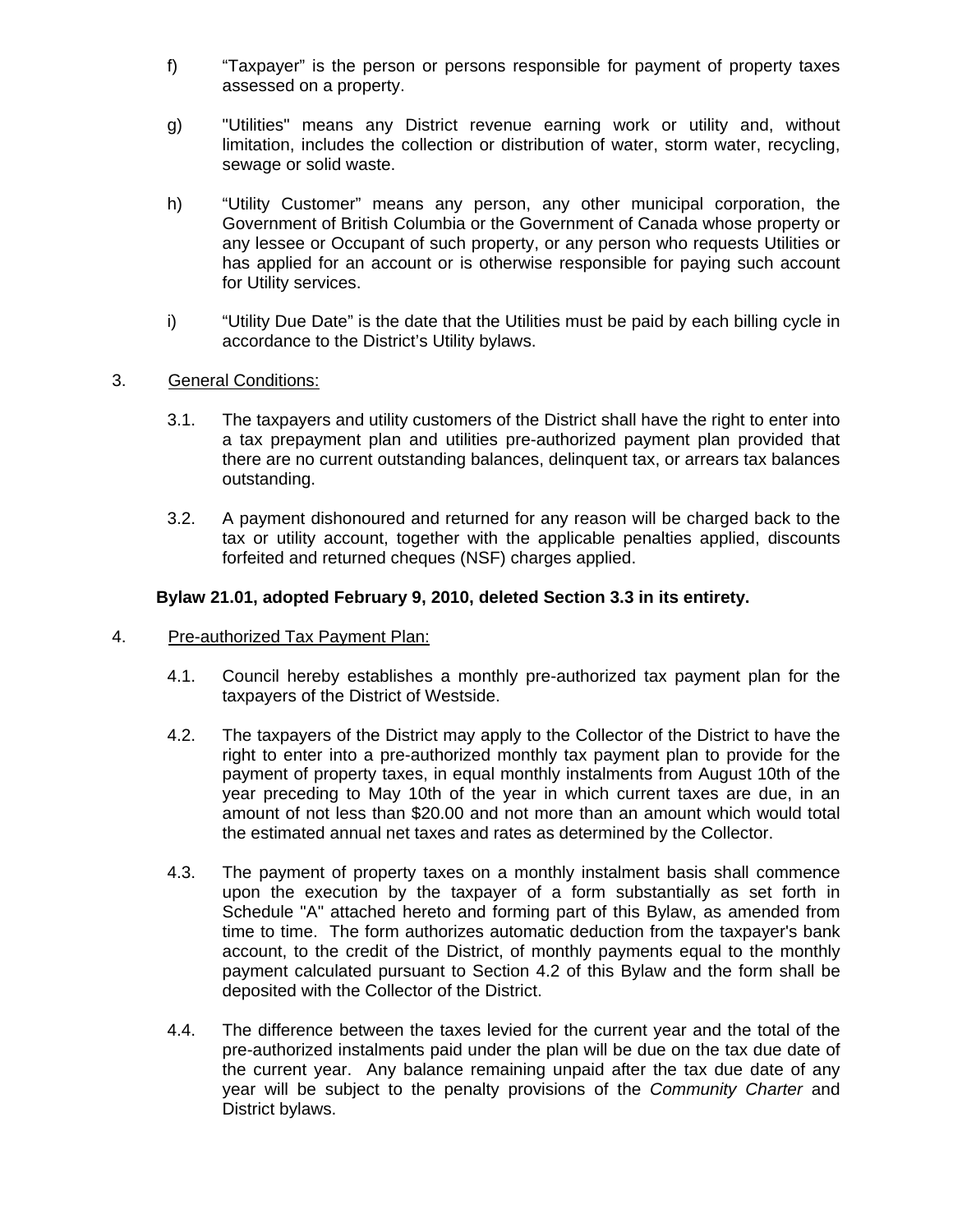## **Bylaw 21.01, adopted February 9, 2010, deleted Section 4.5 in its entirety and replaced it with the following:**

- 4.5. Monthly tax prepayments are not refundable. If the subject property is sold, the Tax Department will provide a statement that will indicate the total payments to date, including interest earned pursuant to this bylaw. The Collector will determine if a refund is permitted under extraordinary circumstances.
- 4.6. Upon receipt of the said monies, the collector is empowered and required to credit the account, or accounts, toward which such monies are paid, with the amount thereof together with interest thereon paid by the District.
- 4.7. Provided that there are no taxes in arrears, the interest rate payable under this tax prepayment plan shall be at a rate equal to the prescribed rate of interest as determined by Section 239(2) of the *Community Charter*, such interest to be calculated and credited to the taxpayers benefit based upon the daily balance in the taxpayer's account during the current month.
- 4.8. Once established, the property tax prepayment plan will continue on a yearly basis as defined by section 4.2 of this bylaw unless a taxpayer participating in this prepayment plan withdraws from the plan in writing, sells the property the tax prepayment plan pertains to, or has two dishonoured tax prepayments within the District's current fiscal year.

### **Bylaw 21.01, adopted February 9, 2010, deleted Section 4.9 in its entirety and replaced it with the following:**

4.9. In the event that an unpaid utility account or a charge against the property is added to the tax account as arrears on January  $1<sup>st</sup>$  of the subject year, any tax prepayments in the account will be applied against these arrears and the interest on prepaid taxes reduced proportionately. The Collector may cancel this preauthorized payment plan for taxes in this event.

#### 5. Utility Pre-Authorized Payment Plan

- 5.1. Council hereby establishes a pre-authorized payment plan for the District of Westside utility customers.
- 5.2. Utility customers participating in this utility pre-authorized payment plan shall provide the Collector with the authority to debit their bank accounts with the utility amount owing, net of the discount, on the date it becomes due and payable.
- 5.3. Any dishonoured and returned utility pre-authorized payments will be charged back to the utility account, together with the applicable penalties, returned cheques (NSF) charges, and lost discounts, and may also result in, disconnection notices and/or withdrawal of services pursuant to the District's utility bylaws.
- 5.4. The pre-Authorized payment plan shall commence upon the execution by the utility customer of a form substantially as set forth in Schedule "A" attached hereto and forming part of this Bylaw, as amended from time to time. The form authorizes automatic deduction from the utility customer's bank account, to the credit of the District.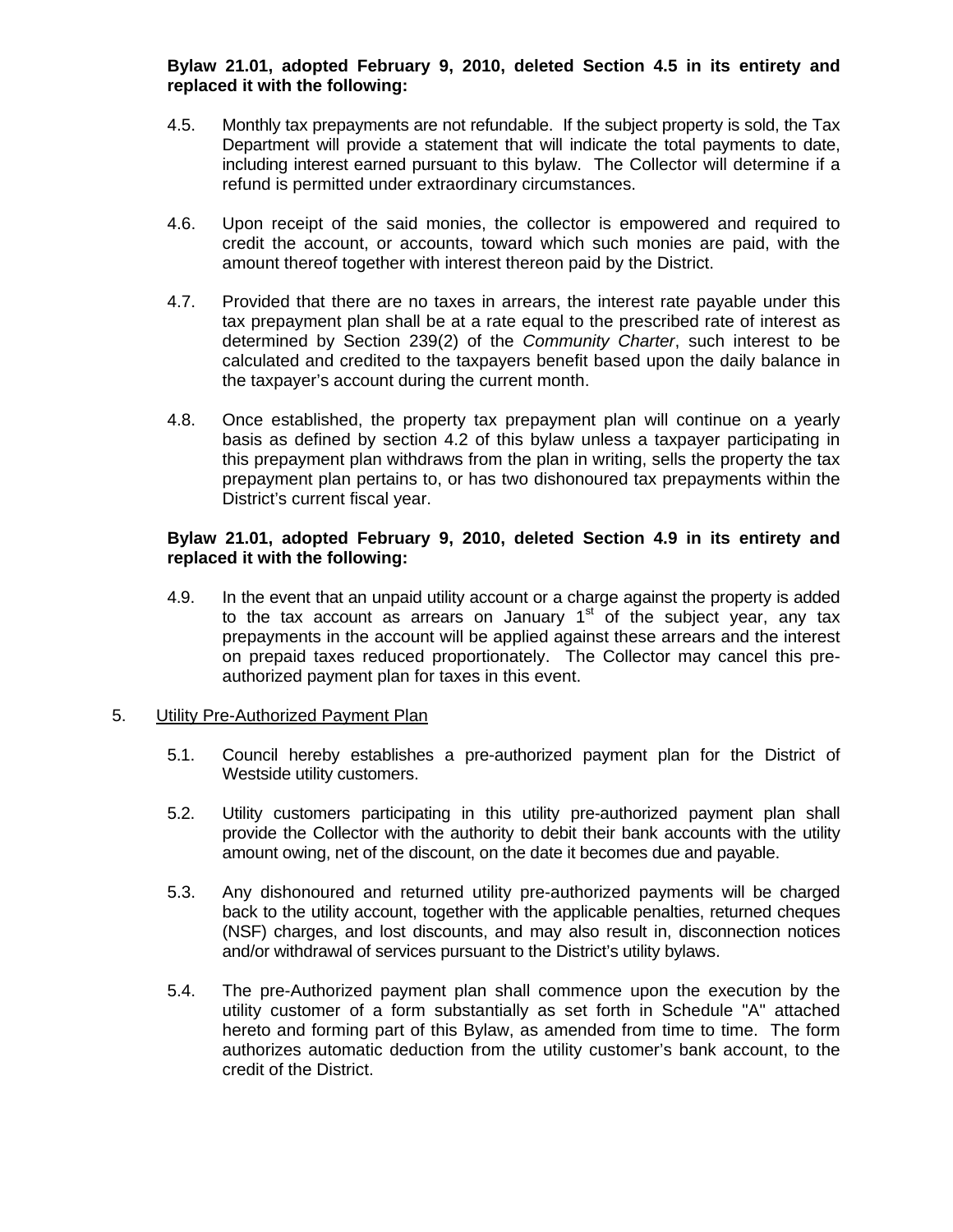**Bylaw 21.01, adopted February 9, 2010, deleted Section 5.5 in its entirety and replaced it with the following:**

5.5. Once established, the utility pre-authorized payment plan will continue on an ongoing basis unless a utility customer participating in this pre-authorized payment plan withdraws from the plan in writing, sells the property the preauthorized payment plan pertains to, or has one dishonoured pre-authorized payment within the District's current fiscal year.

PASSED FIRST READING 2008-SEP-09 PASSED SECOND READING 2008-SEP-09 PASSED THIRD READING 2008-SEP-09 ADOPTED 2008-SEP-30

M A Y O R

 DIRECTOR CORPORATE **SERVICES** 

**Bylaw No. 0021.01 adopted February 9, 2010 deleted Schedule 'A' in its entirety and replaced it with the following Schedule 'A':**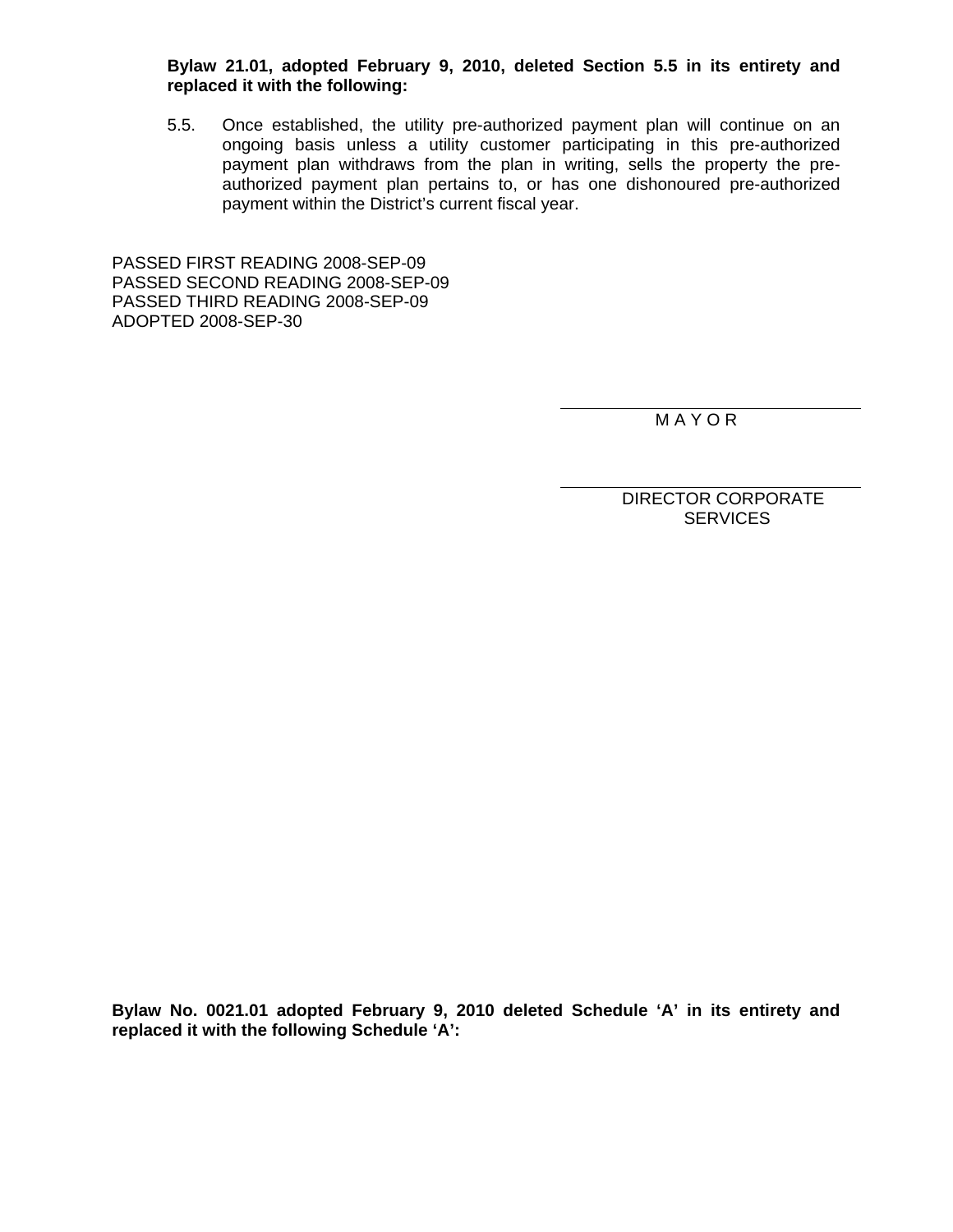

# **SCHEDULE 'A' TO BYLAW NO. 0021.01**

**Finance Department 2760 Cameron Road, West Kelowna, BC, V1Z 2T6 Taxes: (778) 797-8860, Email: taxes@districtofwestkelowna.ca Utilities: (778) 797-8850, Email: utilitybillings@districtofwestkelowna.ca Fax: (778) 797-8851** 

#### **PRE-AUTHORIZED DEBIT (PAD) AGREEMENT FORM**

|                                                                                                                                                                                                                                                                                                                                               | Last Name                     |                                                                                            | <b>First Name</b>     |                   |                       |  |
|-----------------------------------------------------------------------------------------------------------------------------------------------------------------------------------------------------------------------------------------------------------------------------------------------------------------------------------------------|-------------------------------|--------------------------------------------------------------------------------------------|-----------------------|-------------------|-----------------------|--|
|                                                                                                                                                                                                                                                                                                                                               | Last Name                     |                                                                                            |                       | <b>First Name</b> |                       |  |
|                                                                                                                                                                                                                                                                                                                                               | Address                       |                                                                                            |                       |                   |                       |  |
|                                                                                                                                                                                                                                                                                                                                               | City                          |                                                                                            | Province              |                   | Postal Code           |  |
|                                                                                                                                                                                                                                                                                                                                               |                               | I/We hereby authorize                                                                      |                       |                   |                       |  |
|                                                                                                                                                                                                                                                                                                                                               | Name of Financial Institution |                                                                                            |                       |                   |                       |  |
|                                                                                                                                                                                                                                                                                                                                               | <b>Branch Address</b>         |                                                                                            |                       |                   |                       |  |
|                                                                                                                                                                                                                                                                                                                                               | <b>Bank Number</b>            |                                                                                            | <b>Transit Number</b> |                   | <b>Account Number</b> |  |
|                                                                                                                                                                                                                                                                                                                                               |                               | Important Note: For verification purposes, please enclose a personal cheque marked "VOID". |                       |                   |                       |  |
| Type of Service: (Check One)<br>() Personal () Business                                                                                                                                                                                                                                                                                       |                               |                                                                                            |                       |                   |                       |  |
| To debit my/our account indicated above <b>according to our billing frequency</b> for all utility payments payable to the<br>$\Box$<br>DISTRICT OF WEST KELOWNA, and I/We the undersigned have read and agree to the terms and conditions of<br>the Utility Billing Pre-Authorized Payment Plan.                                              |                               |                                                                                            |                       |                   |                       |  |
| Utility Account Number                                                                                                                                                                                                                                                                                                                        |                               |                                                                                            |                       |                   |                       |  |
| □ I/We the undersigned have read and agree to the terms and conditions of the Property Tax Pre-Authorized<br>Payment Plan, and hereby authorize(s) the DISTRICT OF WEST KELOWNA to draw pre-authorized monthly<br>payments from my/our account for the prepayment of taxes on the 10th day for 10 consecutive months from August<br>till May. |                               |                                                                                            |                       |                   |                       |  |

Pre-authorized amount Tax Roll Number

This authority is to remain in effect until the District of West Kelowna has received written notification at any time from me/us of its change or termination. This notification must be received at least five (5) business days before the next debit/payment. To obtain a sample cancellation form, or for more information on your right to cancel a Pre-Authorized Debit (PAD) Agreement, contact your financial institution or visit www.cdnpay.ca.

\_\_\_\_\_\_\_\_\_\_\_\_\_\_\_\_\_\_\_\_\_\_\_\_\_\_\_\_\_\_\_\_\_\_ \_\_\_\_\_\_\_\_\_\_\_\_\_\_\_\_\_\_\_\_\_\_\_\_\_\_\_\_\_\_\_\_\_\_\_\_\_\_\_\_\_\_\_\_

Date Signature

\_\_\_\_\_\_\_\_\_\_\_\_\_\_\_\_\_\_\_\_\_\_\_\_\_\_\_\_\_\_\_\_\_\_ \_\_\_\_\_\_\_\_\_\_\_\_\_\_\_\_\_\_\_\_\_\_\_\_\_\_\_\_\_\_\_\_\_\_\_\_\_\_\_\_\_\_\_\_

Date Signature

I/we have certain recourse rights if any debit does not comply with this agreement. For example, I/we have the right to receive reimbursement for any PAD that is not authorized or is not consistent with this PAD Agreement. To obtain a form for a Reimbursement Claim, or for more information on my/our recourse rights, I/we may contact my/our financial institution or visit www.cdnpay.ca.